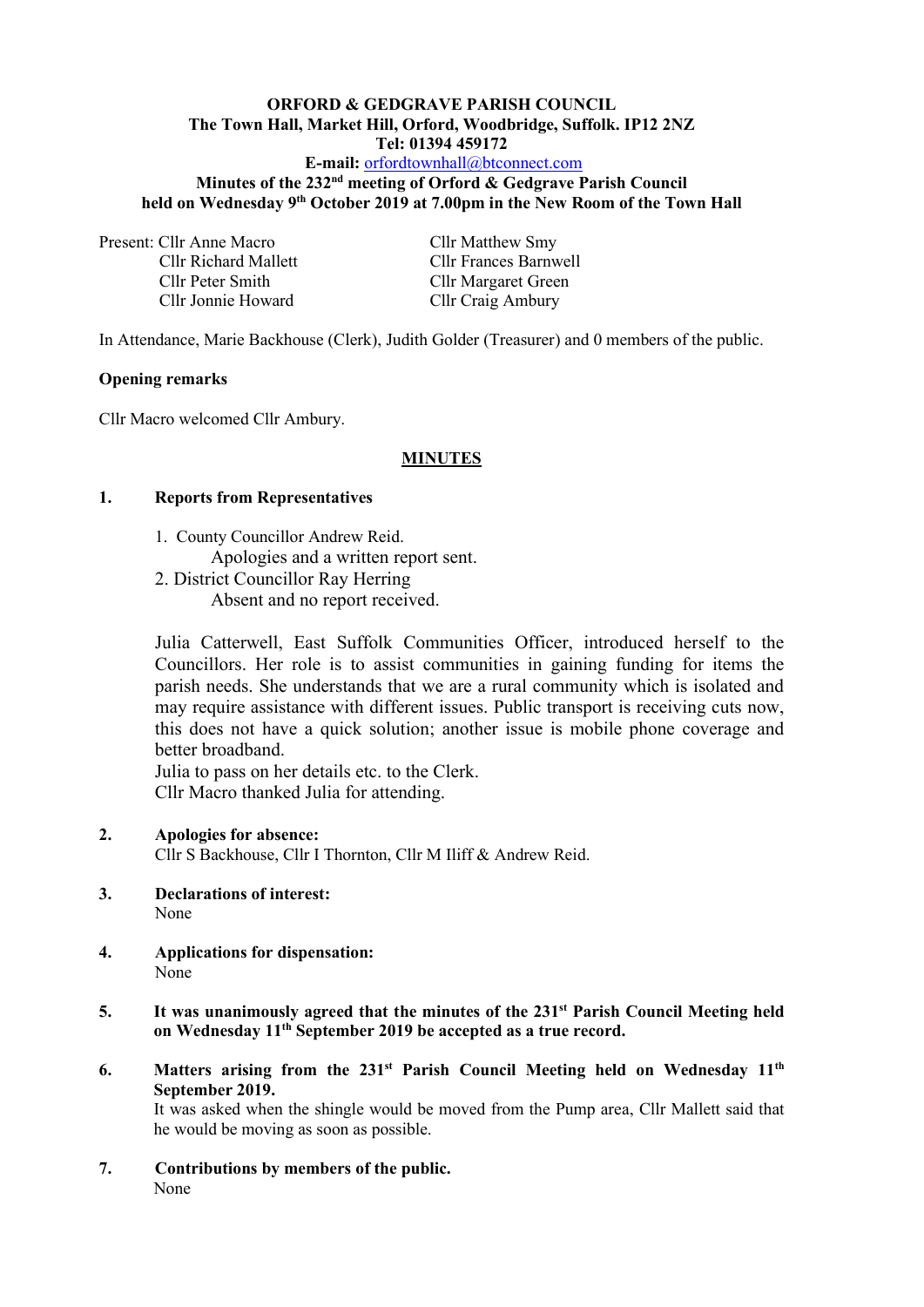# **8. Finance**

8.1 The Council received, noted and approved the cheques and balances from 1<sup>st</sup> September  $-30<sup>th</sup>$  September 2019.

8.2 The Council received, noted and approved the quarterly accounts from July to September 2019. The Treasurer commented that all the income the PC was expecting had now been received and therefore if there was something that the PC felt needed completing it may be a good idea for that to happen now.

Cllr Macro said that we would be discussing some tree work later in the meeting.

8.3 The Treasurer commented that the Annual Return had now been completed, the Internal Audit was completed by SALC and the External Audit by PKF Littlejohn. One comment was made that we need to consider the financial controls regarding online banking. At the July meeting it was agreed that Cllr Backhouse should be the Financial representative and meet with the Treasurer quarterly to check bank statements etc. The Clerk is the RFO and it was agreed that this should be changed as we need to be transparent. Cllr Smith offered, and it was agreed by all, to replace Cllr Backhouse as the Financial Representative. It was agreed by all to change the wording when it mentions Responsible Financial Officer to Treasurer. This was agreed as the Clerk does not undertake any of the financial work for the PC.

# **9. Planning**

# **DC/19/3646/TCA – Castle House, Castle Lane, Orford**

This was a request to reduce 5 trees by up to 50% unless one is too badly damaged by Honey Fungus in which case fell.

Cllr Mallett said that he has looked at the trees mentioned, and this will not affect the neighbours, the work is being undertaken by a reputable company. The Parish Council had no objection to this proposal.

# **DC/19/3802/FUL & 3803/LBC – 87 Market Hill, Orford**

This was a request to partially demolish later additions to rear cottage, partially dismantle smokehouse (to floor level) and rebuild both as approved scheme in reclaimed materials, fit 7 no. PV panels to roof valley, form two fenced areas to enclose bins and ASHP's (revised scheme to that previously withdrawn).

Cllr Howard said that the smokehouse is covered in black tar so this will need removing. They are hoping to rebuild it in reclaimed materials, but demolition will be noisy and messy etc down Bakers Lane.

Cllr Macro read out a letter from the neighbours who are concerned with the noise, rebuild etc.

Cllr Howard said that the Council should support the neighbour's comments and add our concerns about the traffic and congestion. This will presumably be more of a problem with the holiday lets through the summer.

Cllr Barnwell said that we need assurances about preventing pollution when the demolition takes place.

Clerk to liaise with Cllr Howard regarding the PC response to the planning application.

### **Other notifications:**

### **10. Parish Council Business: -**

### **(1) Adoption of GDPR policies.**

Cllr Barnwell proposed that the PC should adopt the GDPR policies, this was seconded by Cllr Smith and agreed by all.

### **(2) Co-option of a Councillor**

There were no applications to join the Council.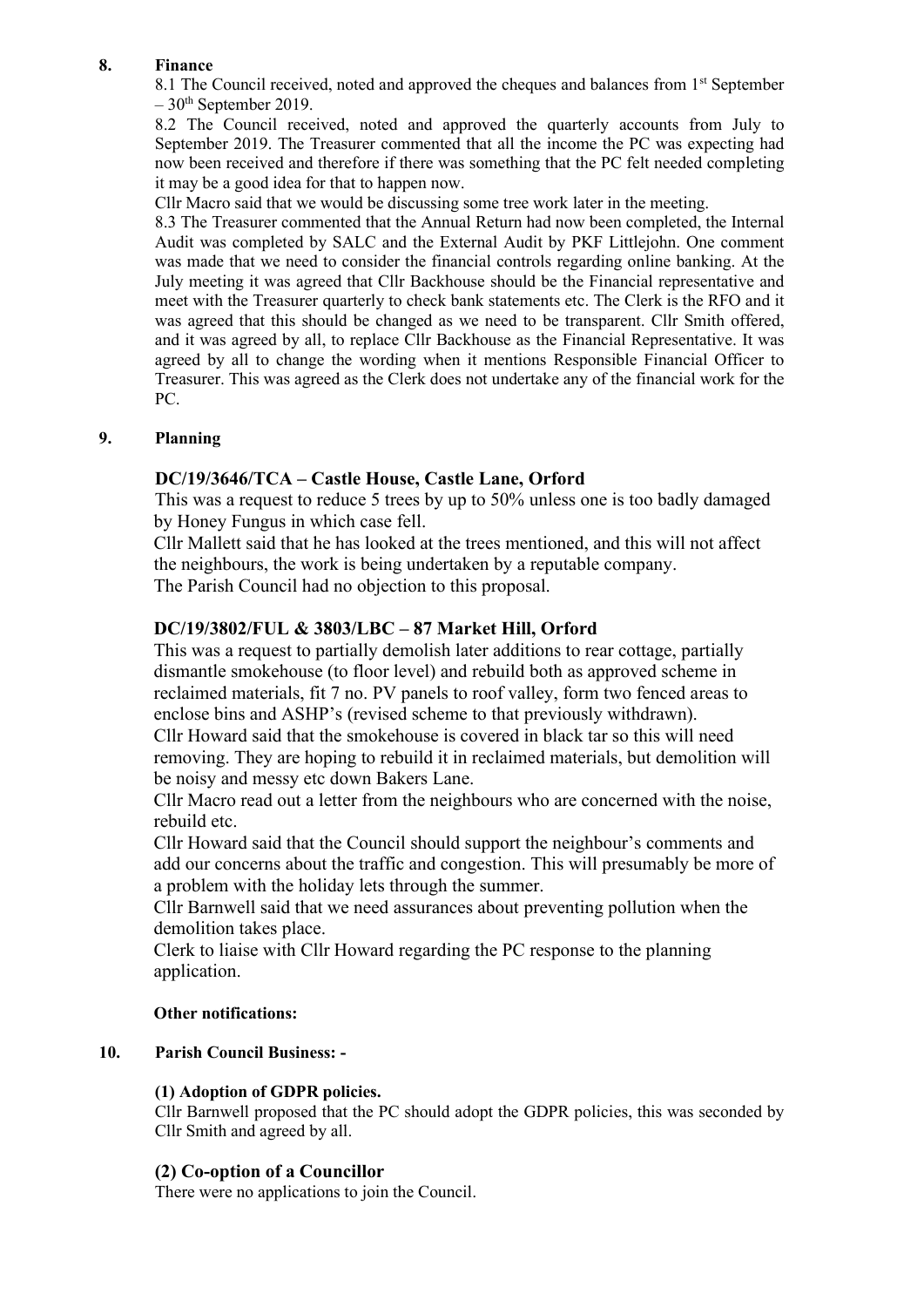### **(3) AOEP**

Cllr Barnwell reported that she had attended a meeting as a Council representative and that there is another meeting in November.

After some discussion it was agreed to invite members from the Alde & Ore to give a presentation to the PC at a meeting.

### **(4) Councillor Training**

Cllr Macro reported that SALC had been approached regarding some Councillor training. The cost for the training would be  $£220+VAT$ . It was agreed by all that the training evening should be arranged for a Wednesday evening.

### **(5) Ferry Road**

Cllr Macro reported that at our meeting with the Highways Community Warden the need for a white line at the end of the footpath on Ferry Road had been discussed. Many cars park alongside the dropped kerb making it difficult for anyone with a wheelchair or push chair. The cost to have this white line is £250. The Treasurer commented that we could take some money from the traffic management pot to fund this if needed. It was agreed by all to approach Andrew Reid for the money to fund this.

### **(6) Elite Tree Services**

Cllr Macro read out a quote from Elite to crown lift two Alder trees and to remove a cherry tree on the recreation ground next to the School wall, the cost would be £750+VAT, or to crown one Alder and remove the other would be an additional £895+VAT. The School had sent an email regarding the play area, as the trees are too big, and the area never has any light.

Cllr Mallett said that removing the Cherry tree was a job that he could undertake, which would save some money, and this would leave the two Alder to be crown lifted.

Cllr Macro said that if the cherry tree was taken down, the lengths from the tree trunk could be moved to the other side of the recreation ground to where the cars have been driving through the hedge onto the grass.

Cllr Smy said that we seem to cut a lot of trees down and not re-plant them. It was agreed by all for the Clerk to talk to Elite re saving the Cherry Tree.

#### **10. Correspondence**

### • **Suffolk Coasts and Heaths**

Cllr Macro reported that an email had been received regarding placing electric cables underground. The electric cables run from near Five-Crossways to the substation on Ferry Road, also from the substation across the fields towards the river wall. Suffolk Coasts and Heaths requested our approval in principle to this project.

It was agreed by all to support this project in principle to place electric cables underground.

#### • **A resident re CCTV**

Cllr Macro read out an email which had been circulated to all the Councillors regarding the use of CCTV outside their property. It was agreed by all to advise the resident that they should contact the Police and the Information Commissioners Office for advice regarding this, as it was a Data Protection concern. Clerk to respond to the resident.

It was asked if there had been any further correspondence regarding the enforcement of the road markings etc.

Clerk to contact Highways to enquire how this is proceeding.

The garage site was mentioned as it does look quite a mess and there are pieces of debris falling from it. What would happen if the site was to catch light, the fumes etc would be toxic? Whose responsibility is it to clear the site? Ask how long we must wait to have the site cleared.

It was agreed by all that Cllr Smith should talk to the planning officer.